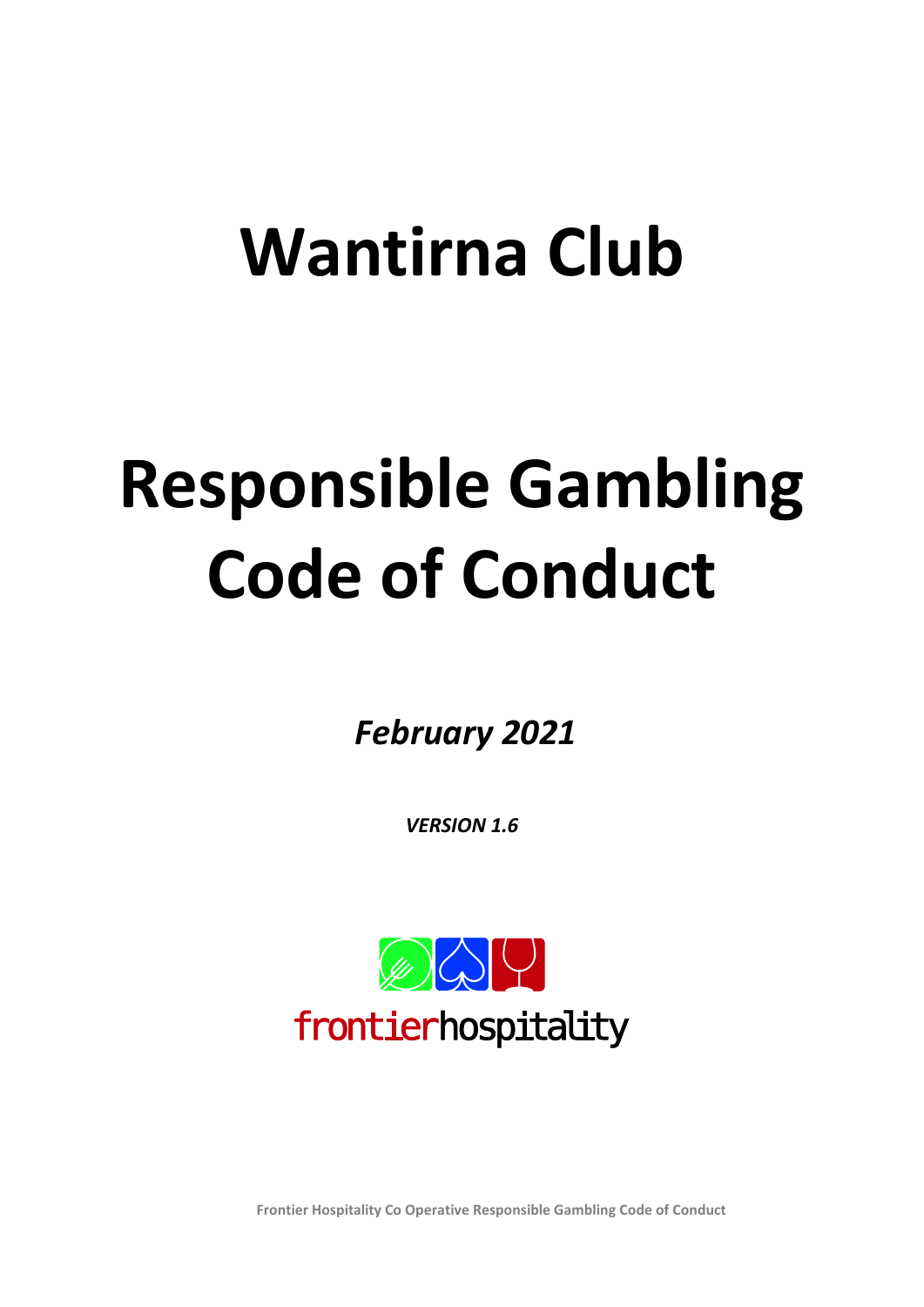# Responsible Gambling Code of Conduct

#### 1. Venue commitment to Responsible Gambling

This message is displayed at the entrance to the gaming room and/or at the cashier's station in the gaming room:

This venue is committed to providing the highest standards of customer care and responsible gambling. Our Responsible Gambling Code of Conduct describes how we do this.

The Venue Operator has a duty to take all reasonable steps to prevent and minimise harm from the operation of gaming machines in the approved venue, including by monitoring the welfare of gaming machine players, discouraging intensive and prolonged gaming machine play and intervening when a person is displaying behavior that is consistent with gambling harm.

Responsible gambling means that consumers exercise a rational and sensible choice based on knowledge and their particular circumstances. It means a shared responsibility with collective action by the gambling industry, government, individuals and communities.

The code will also be available in community languages on our website (where a website exists). Languages may include.

- Arabic
- Chinese
- Greek
- Italian
- Turkish
- Spanish
- Vietnamese

# 2. Interaction with customers – communication with gamblers

2.1 This venue will ensure that communications with customers do not:

(a) Induce a person to enter or remain in the gaming machine area;

(b) Induce gaming machine play (with the exception of communication that forms part of a loyalty scheme); or

(c) Reinforce or encourage fallacies or misconceptions about gaming machines, including but not limited to:

i. Telling a person that they can make money playing a gaming machine;

ii. Telling a person that a gaming machine or gaming machine jackpot has or has not paid, or that it is due to pay, winnings;

iii. Discussing luck or superstitions;

iv. Telling a customer that a 'near miss' means the gaming machine is about to pay winnings;

v. Suggesting or encouraging the belief that a spin on a gaming machine is not independent of another spin on that gaming machine;

vi. Suggesting or encouraging the belief that there are strategies that a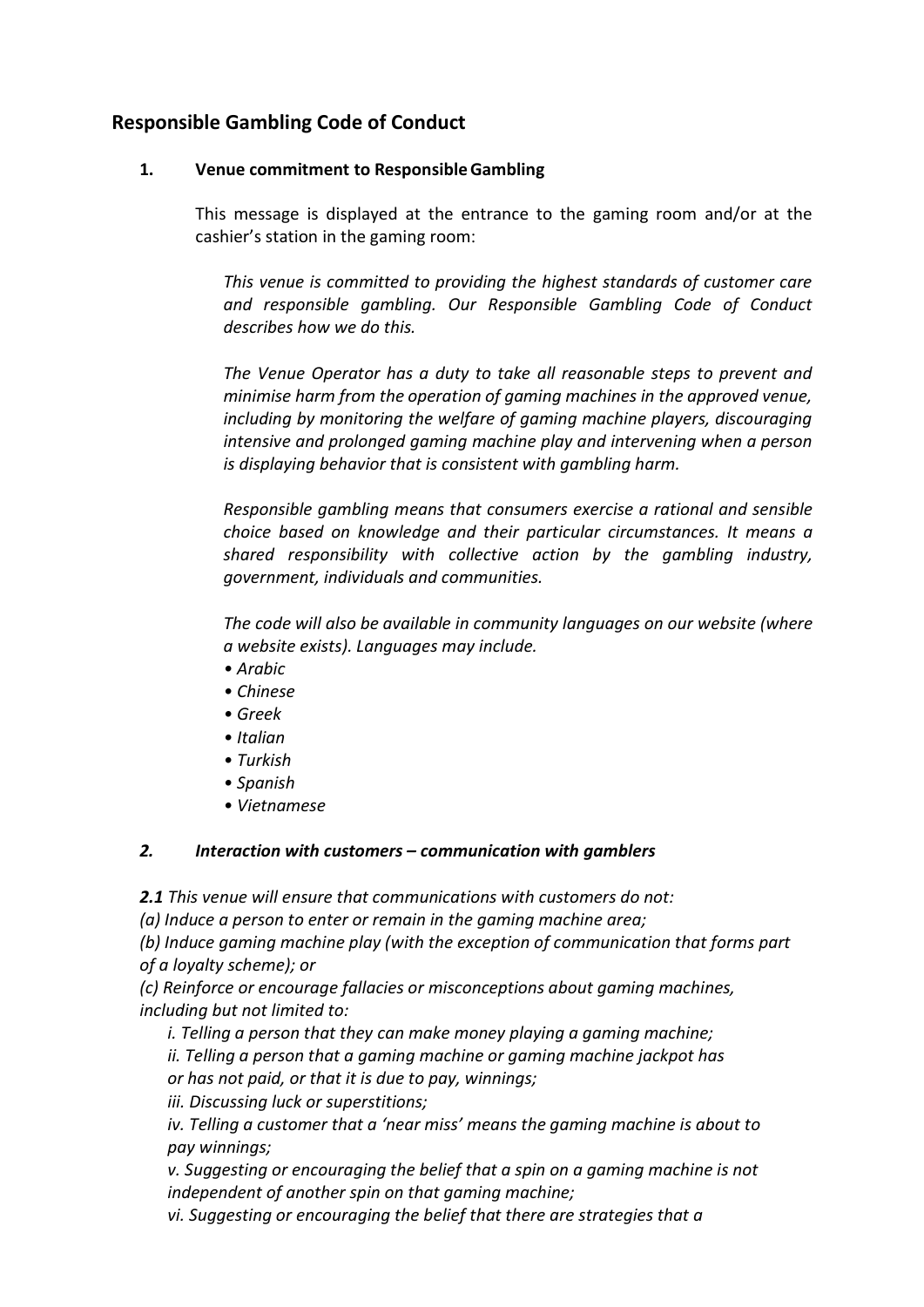person can use to win when playing a gaming machine (for example, increasing or decreasing the amount bet per line or number of lines on which a bet is made); or

vii. Telling a person that they deserve to win.

2.2 This venue will take reasonable steps to ensure that communications with customers discourage intensive and prolonged gaming machine play.

2.3 With the exception of EFTPOS signage, this venue will not induce a customer to:

(a) withdraw money, or withdraw more money, from a cash facility; or

(b) leave this venue to obtain money, or obtain more money, to enable that customer to play, or to continue to play, a gaming machine.

2.4 This venue may however direct a person to a cash facility when requested to do so by a customer.

#### 3. Interaction with Customers – Signs of Distress

**3.1** This venue will take all reasonable steps to ensure the gaming machine area and entrances to the gaming machine area are monitored at all times gaming machines are available for gaming.

**3.2** This venue will take all reasonable steps to ensure that customers in the gaming machine area are regularly observed to monitor behaviour that is consistent with gambling harm. 3.3 This venue will not encourage or induce a person to engage in intensive or prolonged gaming machine play.

**3.4** Staff at this venue will ask a person to take a break away from the gaming machine area where an interaction has occurred and hat interaction has determined that the person is angry while gaming or has requested assistance as a consequence of their gaming.

**3.5** Staff at this venue will interact with a person who has been observed to have been playing gaming machines for a prolonged period without a break and ask that person to take a break away from the gaming machine area.

3.6 Staff at this venue will interact with a person who:

(a) has been asked to take a break and refuses to take a break away from the gaming machine area;

(b) plays multiple gaming machines simultaneously; or

(c) Reserves a gaming machine in order to play another gaming machine.

# 4. Gaming Venue Staff

4.1 This venue will ensure that staff do not play a gaming machine on a rostered day of work at this venue.

**4.2** This venue will provide information to staff so that they are aware of their increased risk of harm from gambling.

# 5. Interaction with Problem Gambling Support Services

This venue will ensure that staff who have day-to-day management of the operation of this approved venue and responsible gambling officers meet with this venue's nominated venue support worker at least once every six months.

# 6. The Gambling Environment

6.1 This venue will not encourage a person to play multiple gaming machines simultaneously.

**6.2** This venue will take all reasonable steps to discourage a person from reserving a gaming machine in order to play another gaming machine in the gaming machine area.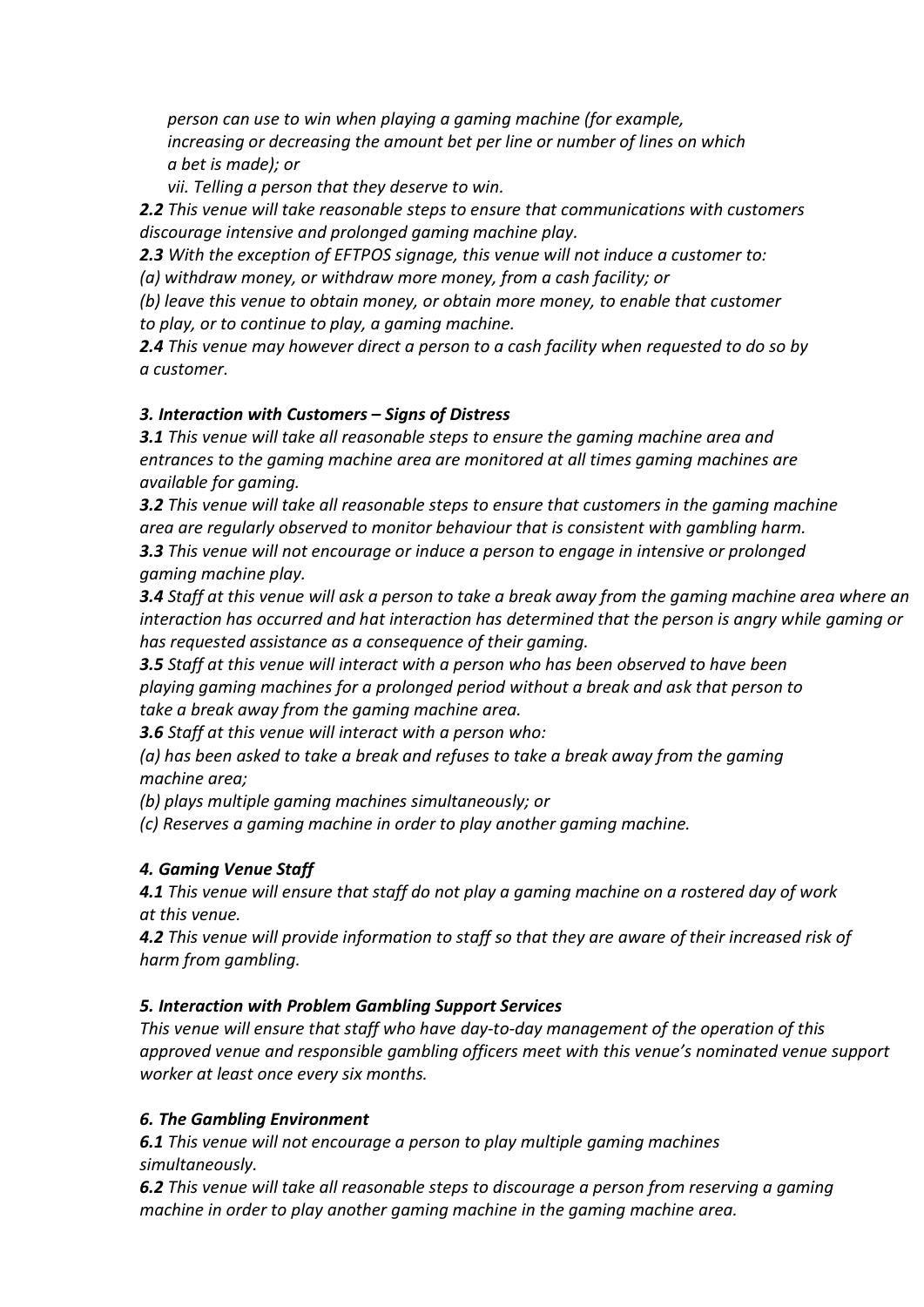6.3 During the opening hours of food and beverage facilities outside the gaming machine floor, this venue will ensure that a person can order and be served food and beverage without having to enter the gaming machine area.

6.4 This venue may offer a person seated at or playing a gaming machine food or beverage provided it is offered as part of an interaction with that person.

#### 7. Responsible Gambling Officer

7.1 This venue operator will nominate responsible gambling officers for its approved venue(s). 7.2 A Responsible Gambling Officer will be available in the gaming machine area at all times gaming machines are available for gaming.

7.3 This venue will display prominently in the gaming machine area a notice advising that a responsible gambling officer is available for assistance at all times.

7.4 This venue's responsible gambling officer will take all reasonable steps to:

(a) monitor the gaming machine area and ensure compliance with the Act, regulations and this code;

(b) ensure that staff record responsible gambling incidents and interventions in the responsible gambling register;

(c) observe customers who display behaviour that is consistent with gambling harm and provide assistance as necessary;

(d) provide advice to staff about gambling harm and how to respond to signs of gambling harm: and

(e) respond to customer enquiries and complaints about the supply of gambling in the approved venue.

7.5 This venue's responsible gambling officer will complete prescribed responsible service of gambling training, if any.

#### 8. Responsible Gambling Register

8.1 This venue has established and maintains a responsible gambling register and ensures that details of all responsible gambling incidents and interventions are recorder in this register, including:

(a) date and time the incident occurred;

(b) details of the incident;

(c) details of the intervention made in response to the incident;

(d) details of the customer's response to the intervention, if known;

(e) date and time the entry was recorded in the responsible gambling register; and

(f) The name of the individual if this is provided voluntarily by that individual.

8.2 This venue retains the information in the responsible gambling register for not less than six months from the day it was recorded in the responsible gambling register.

8.3 This venue will provide a copy of the responsible gambling register to the Victorian Commission for Gambling and Liquor Regulation on request.

8.4 This venue may provide information in the responsible gambling register to a Venue Support Worker for training and development purposes provided that information does not include the name or identifying characteristics of any person.